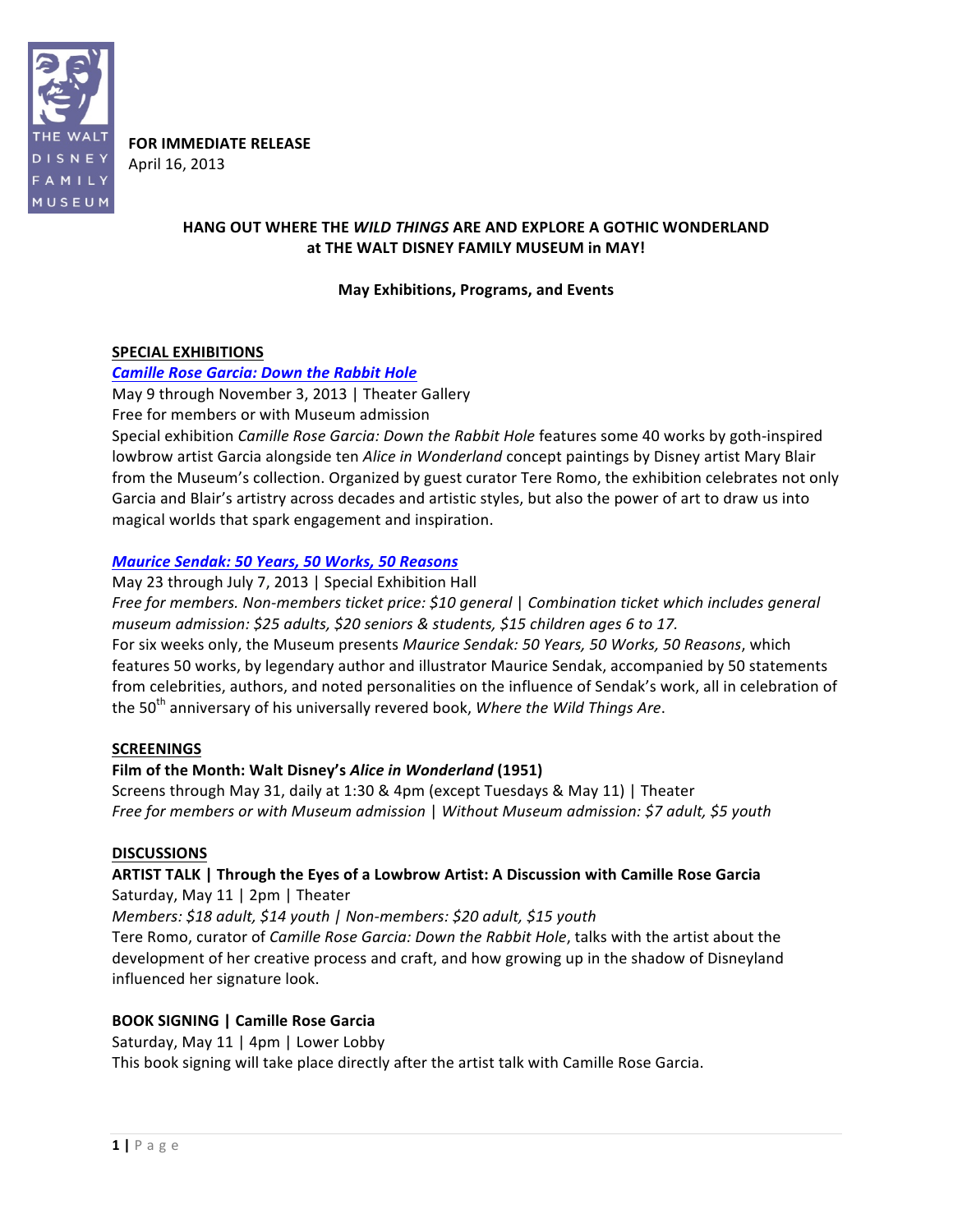## **Look"Closer Gallery"Talks**

*Camille Rose Garcia: Down the Rabbit Hole* Friday-Sunday, May 24-26 11am, 1 & 3pm | Theater Gallery *Free for'members'or with Museum'admission* Get inspired by the art of Camille Rose Garcia during these short gallery talks.

## **CLASSES"& ACTIVITIES**

## **Open Studio: Animation Techniques**

Saturday & Sunday, May 4 & 5 | 1–4pm | Learning Center *Free'for'members'or'with'Museum'admission* Explore the process of creating an animated film. Discover the magic behind developing stories, inking and painting, and creating concept art.

## Learn from the Masters Series: Workshop with Camille Rose Garcia

Saturday, May 11 | 10am-noon | Learning Center *Members:'\$55 |'Non=member:'\$60'adult,'\$45'student'(valid'student'ID'required)* In conjunction with the special exhibition *Camille Rose Garcia: Down the Rabbit Hole*, artist Camille Rose Garcia will discuss and demonstrate how to create beautiful bold linework in ink seen in her own work as well as in vintage Disney art. This class is for participants ages 18+ who are developing or professional artists. Space is limited. Registration required. Email: education@wdfmuseum.org for more info.

## **Open Studio: Visual Storytelling**

Saturday & Sunday, May 11 & 12 | 1–4pm | Learning Center *Free'for'members'or'with'Museum'admission* Discover methods and techniques of visual storytelling with professional artist Andy Gouveia.

## Learn from the Masters Series: Visual Storytelling Workshop

Saturday, May 18 | 10am–2:30pm | Learning Center *Members:'\$55'|'Non=members:'\$60'adult, \$45 student'(valid'student'ID'required)* Learn the tools to tell a story visually. Artist Andy Gouveia will discuss the picture-making techniques used for creating storybooks, comics, graphic novels, and storyboards. This workshop will explore the picture-making process involved in making all types of sequential art. This workshop will include discussion, demonstration, and the chance for participants to create a short story sequence from rough idea to finished illustration. This class is for participants ages 18+, all levels of experience. Space is limited. Registration required. Email: education@wdfmuseum.org for more info.

## **ABOUT THE MUSEUM**

The Walt Disney Family Museum presents the fascinating story and achievements of Walt Disney, the man who raised animation to an art, transformed the film industry, tirelessly pursued innovation, and created a global and distinctively American legacy. Opened in October 2009, the 40,000 square foot facility features the newest technology and historic materials and artifacts to bring Disney's achievements to life, with interactive galleries that include early drawings and animation, movies, music, listening stations, a spectacular model of Disneyland, and much more.

Hours: 10am to 6pm, Wednesdays through Monday; closed on Tuesdays and the following public holidays: New Year's Day, Thanksgiving, and Christmas Day.

# **#"#"#**